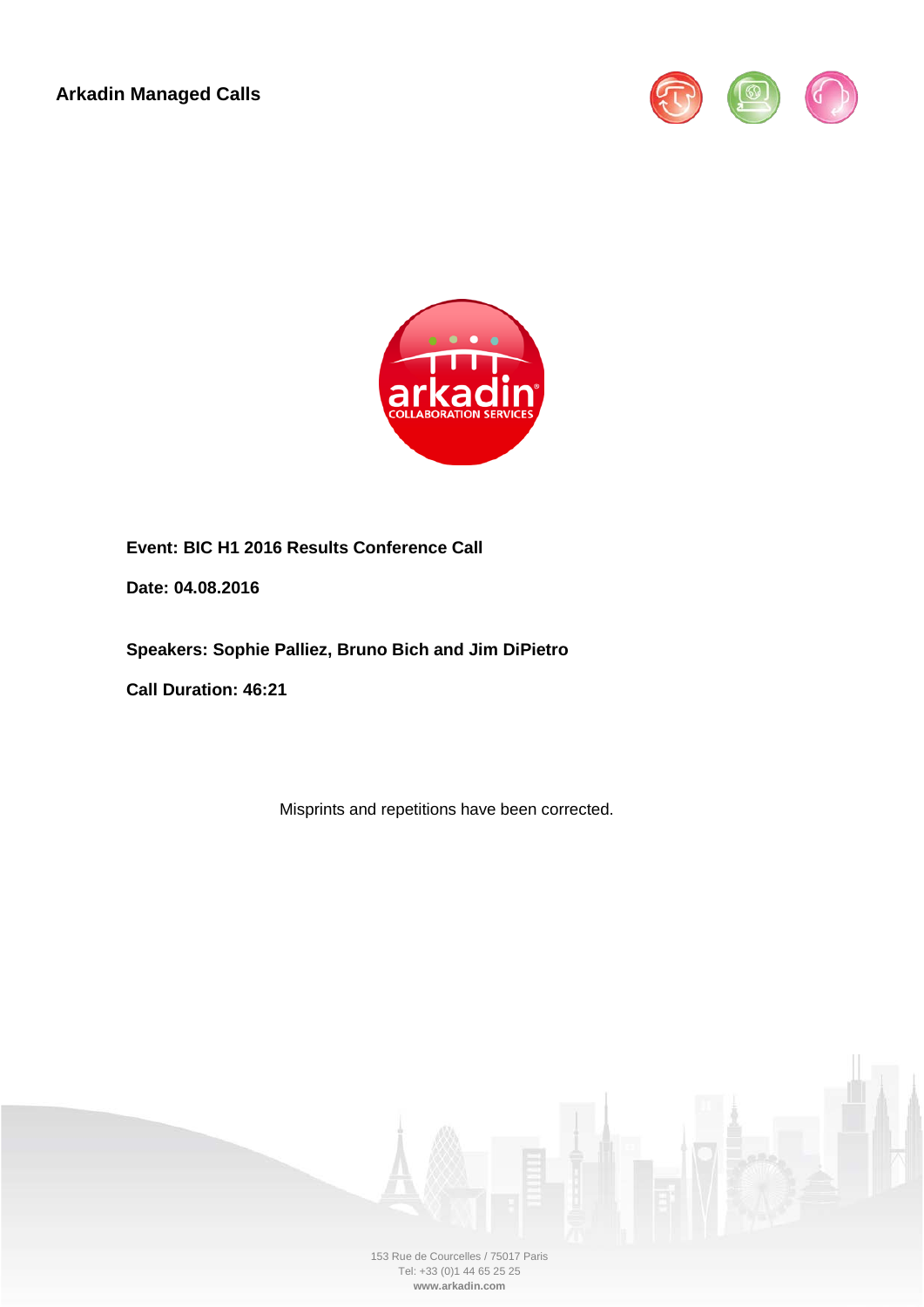

**Operator:** Ladies and gentlemen, welcome to the First Half-Year 2016 Results BIC Conference Call. I now hand over to Madame Sophie Palliez. Madame, please go ahead.

**Sophie Palliez:** Thank you and good afternoon, everyone. So welcome to the conference call. The call will be hosted by Bruno Bich, Chairman and Chief Executive Officer; and Jim DiPietro, Chief Financial Officer. We will have a short presentation and then we will go through the usual Q&A session. Let me give the floor to Bruno.

**Bruno Bich:** Thank you, Sophie. Good afternoon or good morning depending on where you all are. So let me start first with the first semester Group figures. Our sales reached €1,133 million, an increase of 5.4% on a constant currency basis. The Consumer business grew 5.9%, with a well balanced and Group performance across all the regions, and BIC Graphic net sales increased 2.3%.

Our normalised IFO, which includes non-recurring items, reached €207.9 million, down 13.1%, and the normalised IFO margin was 18.3% compared to 21.1% in the first half of last year. For the third time, we paid a special bonus to all the BIC employees who had not been granted with performance share plans in 2015, and the cost of this bonus has been accounted during the first quarter, as you know, and the amount was €11.4 million. Excluding this special bonus, our first-half normalised IFO margin would have been 19.4%, down 170 basis points compared to the first half of 2015, due to the substantial increased investment in research and development and brand support.

Our earnings per share was €2.98, down 20.3%. Our cash position net at the end of June reached €98.2 million.

Jim will now go through all of the operational performance by category and consolidated results, and then we will go to the Q&A as Sophie said earlier.

**Jim DiPietro:** Thank you, Bruno. As you can see on slide 5, our consumer business increased 5.9% on a constant currency basis. Developed markets registered good performance. Sales were up 9.8% in Europe, showing solid growth in all categories. North America increased 3.4%, thanks notably to good performance in Stationery and Shavers. Developing markets' net sales grew 5.9%. Latin America performance was very good, with a high-single-digit growth. And the Middle East and African region grew at double-digit rate.

Stationery net sales grew 5.6% on a constant currency basis during the first half of 2016. In Europe, the increase in net sales was high single digits, thanks to a strong back-to-school sell-in in all countries. In North America we delivered mid-single-digit growth; consistent with the market, which was up 3% at the end of May 2016. We had good back-to-school sell-in driven by continued success of our champion brand products, especially BIC Atlantis range.

Developing markets' net sales were stable. In Brazil, we continued to grow market share. In Mexico, we experienced slight delay in second quarter back-to-school shipments, which we should realise in the third quarter of this year. In Middle East and Africa, South Africa continued growing with market share gains, strengthening our number one position.

Cello pens' first-half domestic sales grew mid single digits thanks to new product launches, notably in the Butterflow range. In the first half, normalised IFO margin for Stationery was 13.3% compared to 15.7% in 2015. Excluding the impact of the special employee bonus, the normalised IFO margin for Stationery would have been 14.1%.

First-half 2016 net sales for Lighters grew 5.4% on a constant currency basis. Europe delivered high-single-digit growth. Western Europe performance was driven by promotions and sleeved lighters. Eastern Europe was boosted by distribution gains. North America achieved low-single-digit growth when compared to a very good first half of 2015. In Latin America, net sales grew on the first half high single digits. In Mexico, the performance was strong thanks to distribution gains. In the Middle East and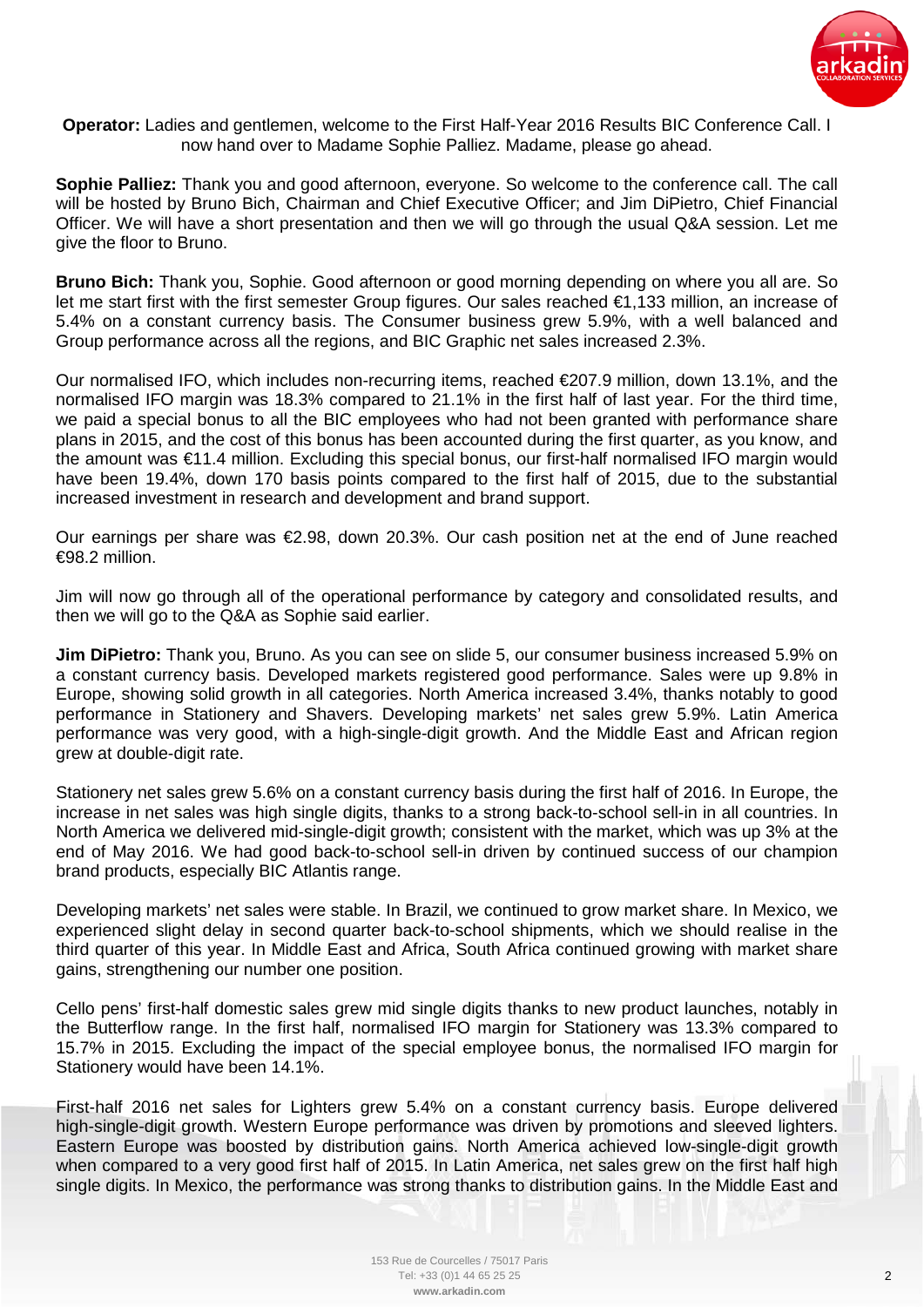

African region, we enjoyed double-digit growth driven by gains and distribution. The first-half normalised IFO for Lighters was 39.3% compared to 39.7% last year. Excluding the impact of the special employee bonus, normalised IFO margin for Lighters would have been 40%, due to a higher gross profit margin which was partially offset by brand support investments.

In Shavers, the market continued to decline in Western Europe, with 0.7% decline for total wet shave at the end of February 2016. Disposable shavers declined by half a point. In the US, the total wet shave market was down 4.3% at the end of June. The disposable segment declined 4.5% in value, notably due to good performance of private labels and less promotional activity over the period versus last year.

In the first half of 2016, our net sales increased by 9.9% on a constant currency basis. In Europe, net sales growth was high single digits, driven by good performance in Eastern Europe. In North America, we delivered mid-single-digit growth. We continue to gain market share thanks to our value-added products, combining with our high-quality shave at a fair price positioning. We increased our market share by 2.2 points to 29%.

In developing markets, we registered double-digit growth in the first half. In Latin America, all product ranges contributed to the growth, especially Comfort 3. In Middle East and Africa, we achieved mid-single-digit growth driven by our triple-blade products and BIC Flex 3 shaver.

First half 2016, normalised IFO margin for Shaver was 12.3% compared to 20.2% in 2015. Excluding the impact of the special premium bonus, normalised IFO margin for Shavers would have been 13.4%. This year-on-year decrease was due to increased investments in research and development and brand support. The second quarter of this year, normalised IFO margin was 13.8% compared to 19.1% last year, due to negative FX impact on gross profit and continued investments in R&D and brand support.

In the first half of 2016, BIC Graphic net sales increased by 2.3% on a constant currency basis. In Europe, BIC delivered good performance in key countries such as France and Germany. In North America, our good value line and new products continued to perform well, driving growth in both hard goods and writing instruments. The first half of 2016 normalised IFO margin for BIC Graphic was negative 5.4% compared to a negative 4.7% in 2015. Excluding the impact of the special premium, the normalised IFO margin would have been negative 3.2%, due to lower operating expenses compared to 2015 in the first half. The review of the strategic alternatives for BIC Graphic is proceeding as planned. And again, we expect this to be concluded by the year-end of this year.

Moving to slide 12, we can focus on the key elements of the summarised P&L. Net sales grew 5.4% on a constant currency basis. When we look at normalised IFO, again, it's important to highlight that it was impacted by the special premium booked in the first quarter. Excluding this impact, normalised IFO would have decreased 8.3%. The €4.2 million difference in the first half of 2016 between normalised IFO and IFO as reported is comprised of restructuring cost, mainly related to distribution reorganisation in Middle East and Africa region.

I will now review the change of normalised IFO for the second quarter of 2016 compared to second quarter of 2015. We can see favourable variance of 0.6 points in cost of production as a result of an improvement as expected and communicated earlier this year. As planned, total brand support, which includes consumer and brand support above net sales as well, increased 0.8 points for the first half of this year. OPEX and other expenses grew 0.4 points, which includes the planned increase in R&D investments. In summary, normalised IFO shows a change of minus 0.6 points versus last year as a result of planned investments, brand support, R&D and operating structure to support these planned investments.

I will now review the change of normalised IFO for the first half 2016 compared to last year. We can see an increase of 0.1 points in cost of production, due to higher manufacturing cost partially offset by raw materials, which were lower and more favourable versus a year ago. As planned, total brand support increased by 0.8 points. OPEX and other expenses grew 0.8 points, which includes the planned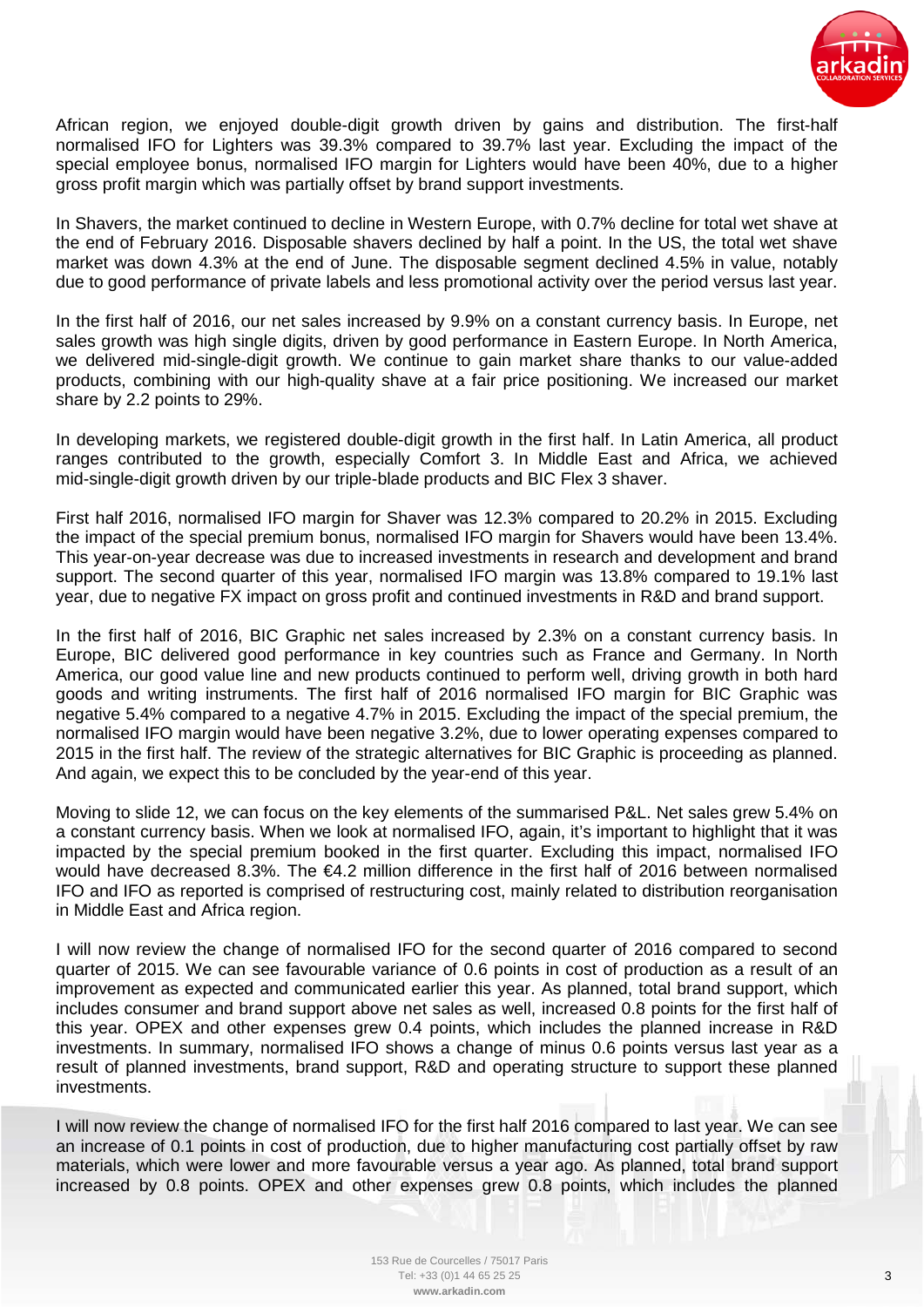

increase in R&D. Without the impact of the special bonus, normalised IFO shows a 1.7-point decrease versus 2015. Again, most of these decrease is related to the higher planned investments and brand support, R&D and the operating structure, again, planned to support these investments.

Now, on slide 15, we can see net finance revenue was minus €3.4 million compared to €11.8 million last year. This is due mainly to the unfavourable re-valuation of financial assets denominated in US dollar versus December 2015. And again, most of this was the re-valuation change we had seen on the first quarter 2016. For the first half of 2016 the tax rate was 30%, consistent with last year's first half level. Finally, EPS Group share for the first half of 2016 is €2.98 compared to €3.74 in 2015.

On slide 16, we'll look at the key components of our working capital. On a year-to-year basis,  $16<sup>th</sup>$  June versus 15<sup>th</sup> June, working capital increased to  $\epsilon$ 734 million, impacted by the increase in inventories in line with expected sales activity.

On side 17, this summarises the evolution of our net cash position between December and June. Net cash from operating activities was plus €61.6 million, with €196.1 million coming from operating cash flow. The impact of working capital and other was €134.5 million, mainly related to the seasonality of trade receivables. We invested €74.4 million in CAPEX in the first half, resulting from an increase of development CAPEX. The dividend payment, including the special dividend, was €277 million. And the share buyback, net of exercise of stock options and liquidity contract, was €59.9 million.

This ends the review of the first-half consolidated results, and I'll give the floor back to Bruno.

**Bruno Bich:** Thank you, Jim. So, the second half of this year we will continue to invest in R&D, increased R&D and brand support, in order to prepare for mid-term and long-term growth and strengthening our prospects in this important area. The full-year outlook remains the same: mid-singledigit net sales growth on a comparative basis, as we will continue to increase market share gains in most geographies, is our ambition. A 100–150-basis-point decline of our normalised IFO margin, excluding the special employee bonus due to the increased R&D and brand support investment, as I said earlier. Sustained net cash from operating activity, despite an increase in development of CAPEX.

We are quite confident to achieve all those objectives for this year. We are aggressive, as you will know, in front of much larger competitors than ourselves, but we are conservative in the way we talk with our shareholders, particularly the minority shareholders.

I thank you, and we are ready to answer your questions.

**Operator:** Thank you very much, sir. So ladies and gentlemen, if you wish to ask a question please press 01 on your telephone keypad. The first question is coming from Nicolas Langlet, UBS. Sir, please go ahead.

**Nicolas Langlet:** Hello, good afternoon, everyone. I've got three questions, please. The first one is on the cost of production. So we had a quite big improvement in Q2 versus the Q1 trend: can you just come back on the main drivers that impacted this line on Q2? And also looking at H2, what's the outlook? Do you think the plus 60 basis points is something you can maintain in H2?

Second question: looking at the North America consumer activities, we see that the sales like-for-like slowed down a bit over the past quarters. Maybe you can come back on the market environment for North America, and notably the US, and maybe give us your outlook for the H2 2016 compared to the sales trend in H1?

And last question is on the brand support spending: have you seen, since the beginning of the year, competitors increasing their spending as well? And do you think the increase in 2016 will be sufficient to support the sales growth for the coming quarter there, or do you think you could invest maybe a bit more next year? Thank you.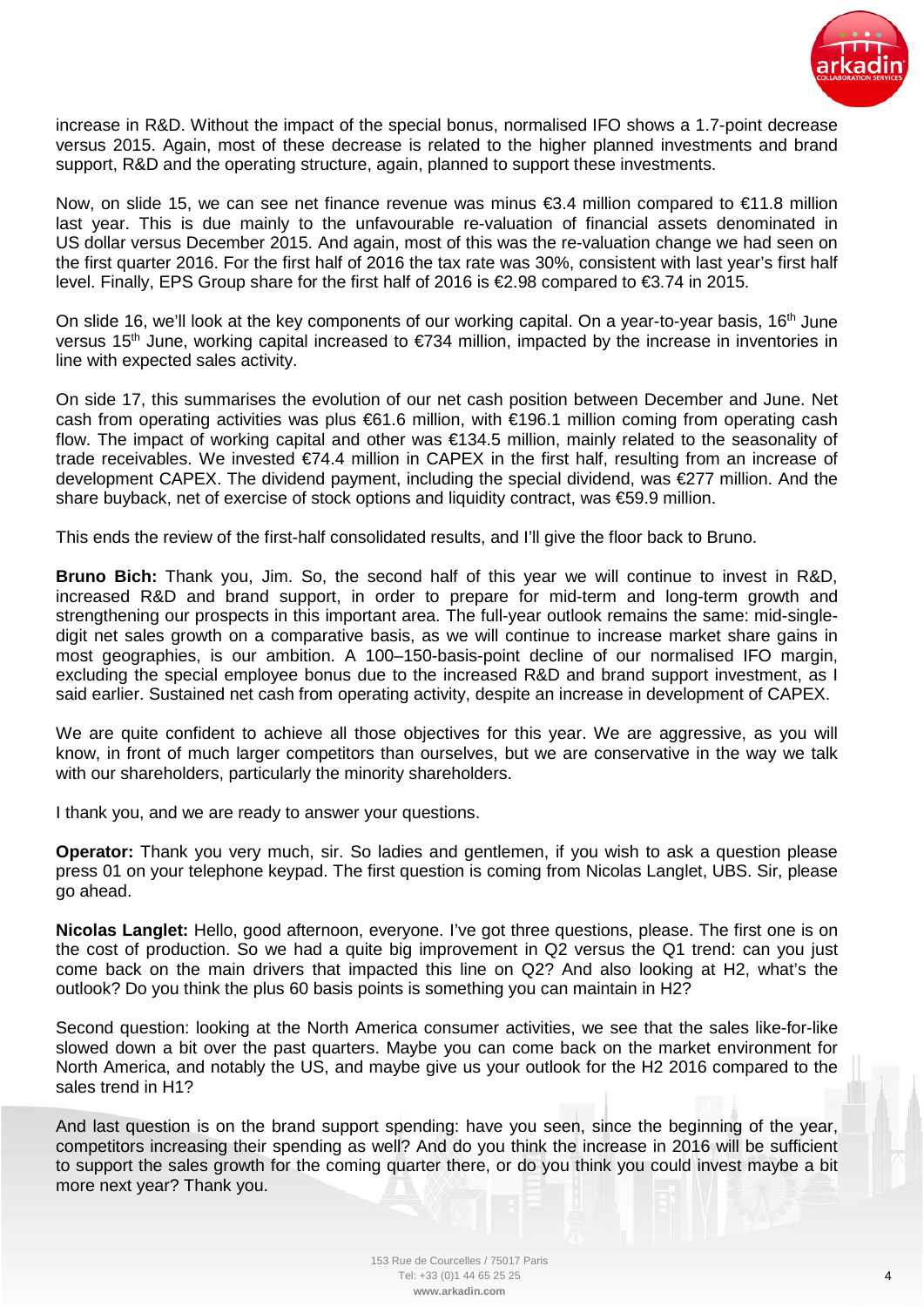

**Jim DiPietro:** So Nicolas, this is Jim. Let me start with your first question regarding cost of production in the second quarter. If you remember, we had – again, after the first quarter impact, we had estimated and communicated that we had seen, for the balance of the year, some favourability versus what we have realised in the first quarter in cost of production, mainly coming from absorption and raw materials. In fact, that's what was realised from the second quarter, and we would still estimate that that trend would continue for the balance of the year.

**Nicolas Langlet:** Okay. But do you mean we should see an improvement versus the 60 basis points, or the 60 basis points is globally the good figure for H2?

**Jim DiPietro:** Yeah, I would say what we have realised in the second quarter is a good estimate for the second half.

## **Nicolas Langlet:** Okay.

**Bruno Bich:** So regarding North America, I would say that things are positive versus other parts of the world, but not strongly, not strongly. And in our particular business, I would say that we have seen some increased brand spending, or let's say brand support, particularly in the Shaver, but they have been more in the lowering of the price by our main competitor in the blade business, as they announced yesterday. I think in this regard, we have increased, as we said, substantially our brand support in Stationery and I think – we had good back-to-school sell-in, so the objectives, I think, are reachable to maintain market share in that part of the business.

The Shaver business is changing quite a bit with, you know, different effects that were mentioned yesterday: somewhat the growth of the private label with lowering of the private label prices in the shaver business, and then the aggressive promotion price lowering by Gillette. We have in this area also increased our brand support substantially. The market is down. We have gained market share this year. I think the quality of our product with the pricing that we have, even after some of the increased promotion by the competitor, is such that we have gained market share so far this year. So yeah, I think our plan anticipated correctly what would happen to the market.

**Nicolas Langlet:** Okay. And the last one on the brand support?

**Bruno Bich:** Well, the brand support, I would say from Newell we some increased brand support in stationery, but their brand support is much higher than ours, historically, and we have both increased.

In the shaver business, no; it's more in the promotion area that we have seen the push.

**Nicolas Langlet:** Okay. And if we look at 2017, do you think you have invested enough in 2016?

**Bruno Bich:** You are talking about the Shaver area?

**Nicolas Langlet:** No, as a whole for both Stationery and Shavers in the – as a whole.

**Bruno Bich:** I think we have a good plan for the year. We'll review 2017 plan again in September, October, and I'm confident that we will continue to increase for next year the R&D in 2017, the R&D and the brand support, yes, around the world, yeah. And as we said earlier, we are doing so in a proactive manner in all categories, in all regions of the world, except in Stationery in the United State where we said that was in the defensive manner.

**Nicolas Langlet:** Okay, okay. Can I ask just one quick additional question? On the recent acquisition of the Dollar Shave Club by Unilever, do you think that it could pose a threat for your Shaver business in the coming years? And do you know if the Dollar Shave Club or this type of subscription are actually attracting disposable shaver users, or it's mostly refillable users for the moment?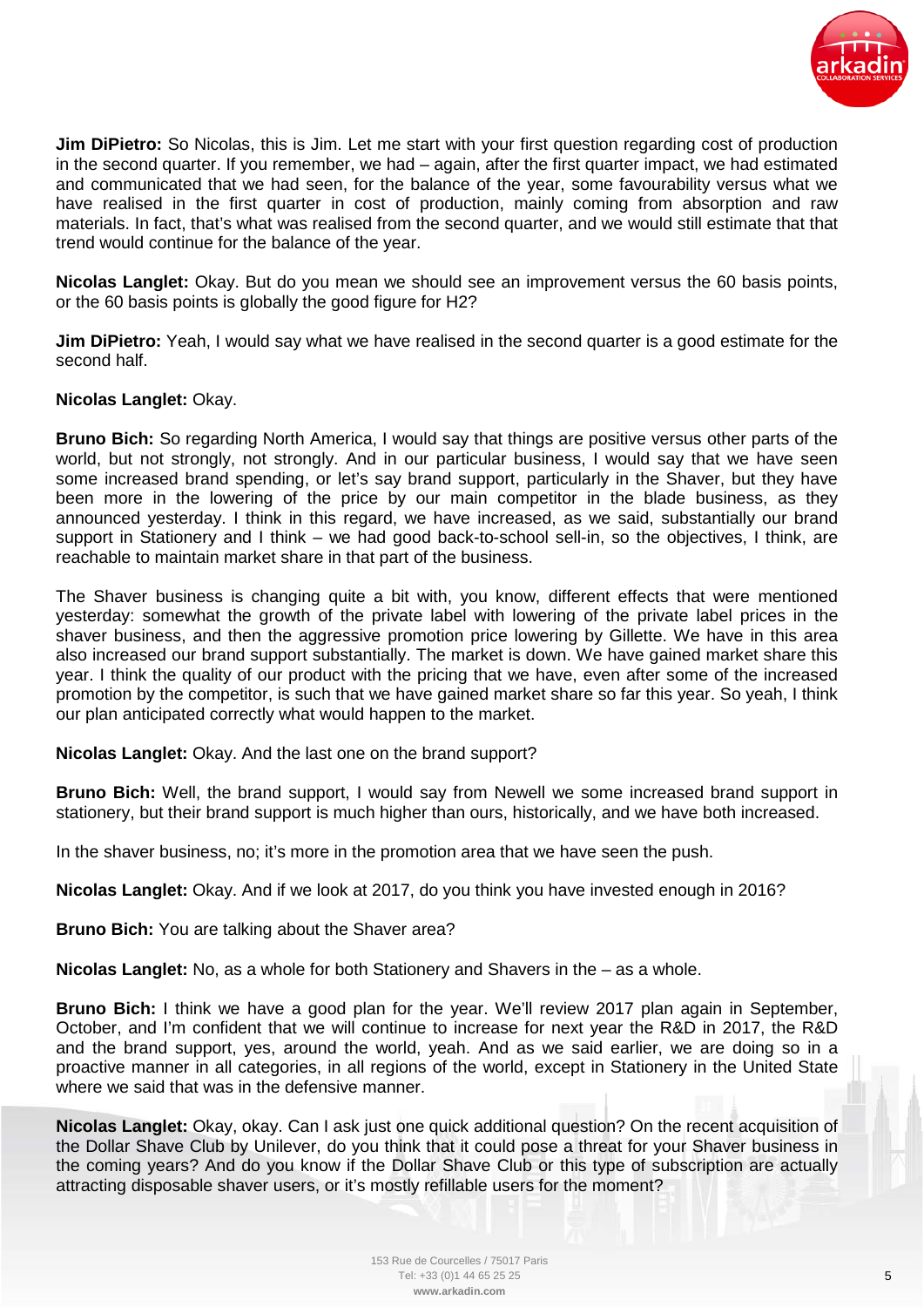

**Bruno Bich:** Obviously, it's one of the transforming events of the shaving business. I think – well, we have read all the marketing experts' writing and the analysts' writing, and our team together has come up with a position paper. And basically, you know, we think that this should increase competition in the category, there is no doubt about that. Short term, I think the pressure will mainly be in the system and on the leader of the system market. Longer term, the impact really depends on, you know, what Unilever wants to do; do they want to broaden the Dollar Shave Club at retail, do they want to buy a manufacturer in the blade business, or what is their intention? It's difficult to predict. We think the probable scenario is that it will bring more shaving performance at a value price. What is interesting is that the Dollar Shave Club offered prices of cartridges at substantially lower prices than the Schick and Gillette system.

No doubt in our mind when we analyse the sourcing of our growth in the disposable, it's mainly due to the much improved quality of our shaver and the price. Did the penetration of Dollar Shave Club mostly – and Harry's – bring some of the male customers, because we're basically talking about male customers, to say, 'Hey, I should, now that the pricing of the cartridges is in some cases, let's say, half price of the Gillette cartridges' – did they go from Gillette cartridges to disposable and back to cartridges through the Dollar Shave Club? We don't have a full analysis on the standing of it, because we don't know the numbers of Dollar Shave Club, but I do think that's a little bit possible.

**Nicolas Langlet:** Thank you. Okay, thank you very much.

**Operator:** Thank you. The next question is coming from Madame Hermine de Bentzmann, Raymond James. Please go ahead.

**Hermine de Bentzmann:** Good afternoon, thank you for taking my question. I have a first question on the 80-basis-point increase in OPEX. You have mentioned the impact from increased R&D investment, but I was wondering if you could provide some more details about the impact from R&D, and what is the other explanation of the rise?

My second question is on Shavers: I was wondering if you have been surprised by the growth you have published in this category, and if we can easily assume a state of high-single-digit growth in H2?

And last question on BIC Graphic: you have a strong margin rise in Q2; can you give some more details on that, on what we can figure out for the rest of the year? Thank you.

**Jim DiPietro:** Okay. Let me address the first question, which was the question of first-half 2016 OPEX and other expenses, the increase of 80 basis points. On that increase, say roughly three tenths, a little bit more than 30 basis points of that, is R&D. So of that, again, is the planned investment that we had coming into the year of R&D. Another 10–20 basis points of that would be additional structure, as we mentioned, to support investments; be it operating structure, people structure around the globe to support some of the investments that we have. The rest of that is primarily normal operating expenses that we see in plans, and some of that could be timing first half versus second half.

**Bruno Bich:** What was your second question? Can you repeat please?

**Hermine de Bentzmann:** Yes, it was on the Shavers division. You had a strong growth in H2, and it was largely above what the market was expecting. I was wondering if you have been surprised by the growth you produced within this division, and if we can easily forecast high-single-digit growth in H2?

**Bruno Bich:** No, I would say that the first half went pretty much according to what we expect. The reception of our new five-blade lady shaver in the US has been very good.

Regarding, you know, the second half, as I've said earlier, you have several transforming events in the Shaver business, which historically we have lived with over the years. But no doubt, this purchase of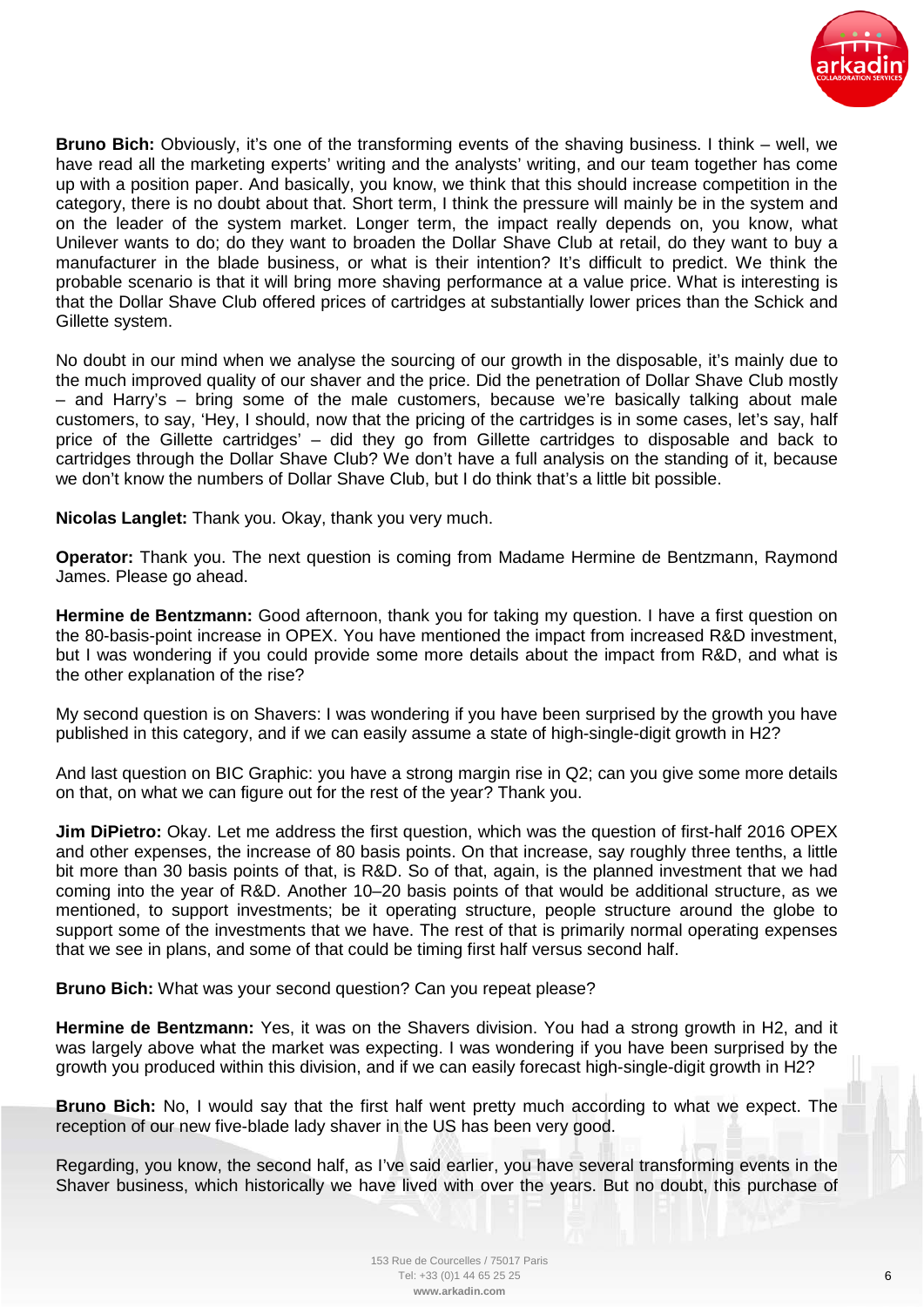

Dollar Shave Club by Unilever is an important event. The action of Gillette is also important, because it's their first time they recognise that they have lost the market share and they're acting on their promotion; it's been larger than we have seen in the past.

I think that we are still offering a very good consumer value in the three, four, and five blades, even after this action by Gillette. So we are still offering very good quality at what we call a fair price, and it's enough changes to not be able to really be more precise on what's going to happen in the next half.

**Jim DiPietro:** And then lastly, your question on BIC Graphic. What we see in Graphic is really two main drivers of helping the margin versus a year ago: first, that of cost of goods, cost of production. We see lower manufacturing costs, more favourable manufacturing efficiencies and variances. That being roughly half of the increase or benefit change versus a year ago.

The other half is coming out of operating expenses, with some changes to, again, help reduce cost. But also, remember in operating expenses a year ago we did have the impact of some bankruptcies in the US that didn't repeat itself this year.

Hermine de Bentzmann: Okay, thank you.

**Jim DiPietro:** You're welcome.

**Operator:** The next question is coming from Marie-Line Fort, Société Générale. Please go ahead, Madame.

**Marie-Line Fort:** Good afternoon. Could you come back about – on the trends in Brazil's sales? What do you experience over the last six months? Because we see that on developing market you've got lower growth than before. That's my first question.

My second question is: increase in operating expenses on the Lighter division, that explains partly the decrease in Q2 of operating margin. Could you elaborate about the increase in OPEX for this division?

And also on Lighters, you've got a strong growth in Europe. Could comment where this growth is coming from, and also could you detail the growth in Asia for the Lighter division? Thanks.

**Jim DiPietro:** Okay, let me start – if I understood, the first question was talking about the growth in Brazil and France, and then also overall developing markets. I think in France, as we've said through the presentation, I think Europe – both Western Europe and Eastern Europe has performed well. France, one of those countries that, again, has done well, especially in Stationery, and as we get ready for back to school it had good back-to-school sell-in.

Brazil, even with the difficult, I would say, economic situation, we've done well across the board in all categories. And again, remembering that's where a lot of the investments that we're planning coming into the year are really focused, both in Stationery and Shaver in Brazil.

And lastly, the overall developing markets: as we mentioned in the Stationery commentary, some of that is really due to Mexico where we have a delayed sell-in on back to school in Mexico, which we expect to realise and have started to realise some of that in the third quarter of this year.

**Bruno Bich:** Regarding Lighter, as you remember we're quite a different situation in Europe versus North and Latin America. North and Latin America we have market share in excess of 70% in the Lighter business, and those countries are protected by, let's say, good laws and customs versus nonconforming, low-quality lighters out of China which is not the case of Europe, where as a result we have a much lower market share.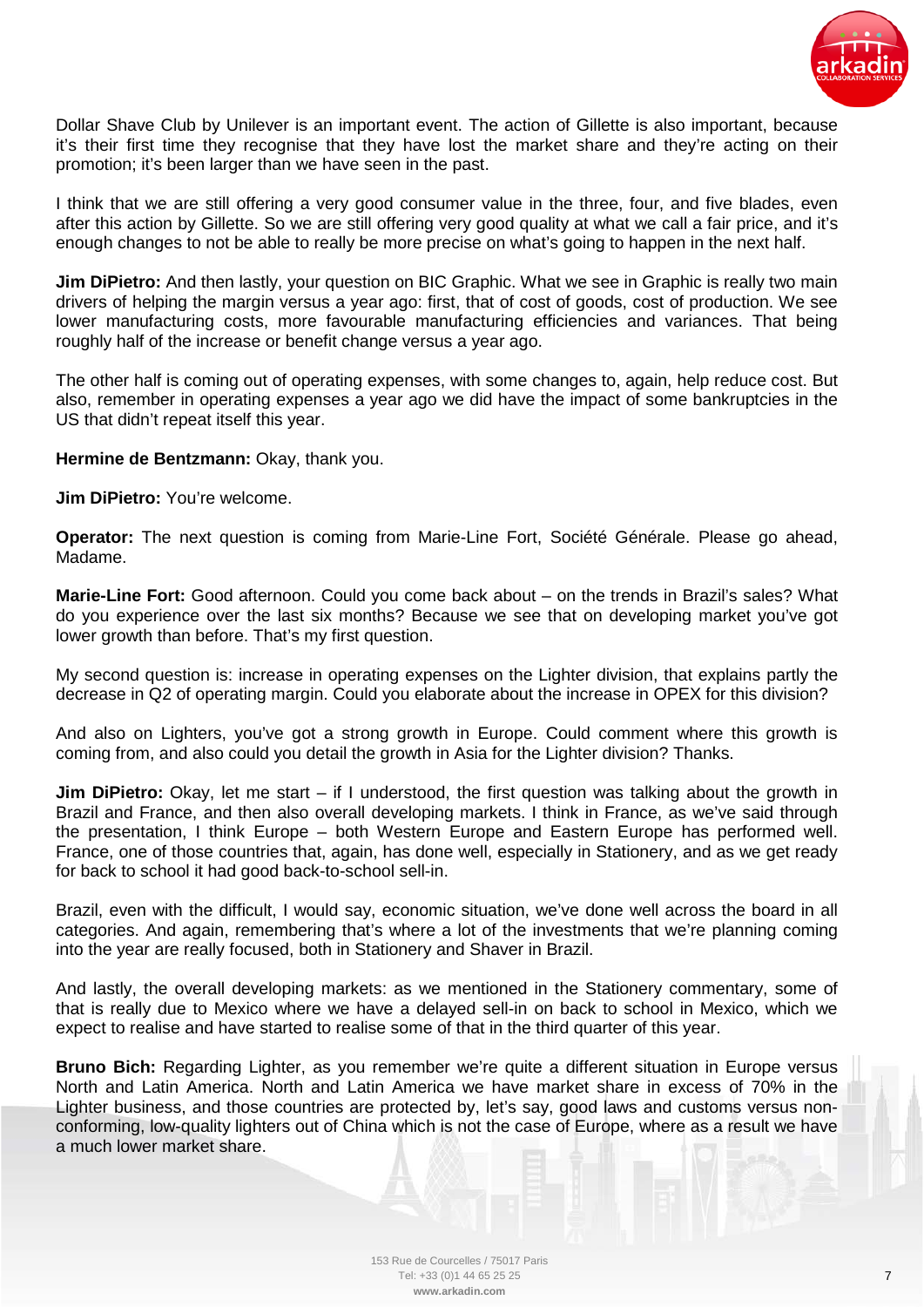

We are growing in Europe as the people use our lighters and we increase distribution both to Western Europe but particularly in Eastern Europe, where we have grown at a time when some people are pulling their efforts; we have increased our effort, particularly in Ukraine for example, and establishing the brand. The opportunities of doing advertising in this part of the world today at the right cost really do exist, and we're using them as an opportunity to build our brand in that part of the world, and the Lighter is highly benefiting from this situation.

In Asia at this stage there is not much of a change. Our lighter factory is starting to operate on a regular basis, and we are, as we speak, doing very sober analysis on how we could improve our situation in the very important Chinese market; very large Chinese market, but where the prices are extremely low.

**Jim DiPietro:** On the Lighter OPEX question, there were a couple of points. One: remember as we increase structure in regions around the world to help support the investments and planned initiatives, obviously at the Group level, some of that – not only at Group level, but regional level when we get back to categories – is allocated back to the brands, so some of this is going to be driven by the planned investments we have in structure that then get allocated back to the categories at a consolidated level.

In addition to that, there are some direct expenses that we see the timing difference of first half versus second half, more direct Lighter-related expenses. So again, some of that is planned increased support that gets allocated back, some of it is direct expenditures that we see a slight timing difference first half versus second half.

**Marie-Line Fort:** Okay, thank you.

**Jim DiPietro:** You're welcome.

**Operator:** Thank you. The next question is coming from Aurélie Husson-Dumoutier, Kepler Cheuvreux. Madame, please go ahead.

**Aurélie Husson-Dumoutier:** Good afternoon. I have three questions if I may. The first one is regarding the Cello EBIT margin. Can you give us an indication on the level, on the stand-alone basis?

The second one is on Lighters: could you remind us the reasons leading to the 33% EBIT margin that we have in Q4 2015, and can we see the same kind of effects in Q4 this year?

And finally, can you give us more colour on the phasing of the brand support in Q3 and in Q4 this year? Thank you.

**Jim DiPietro:** Okay, I'll start with Cello. As we said earlier, the Cello sales, domestic sales, for the first half was mid-single-digit growth. We've seen the margin – probably right now the stand-alone margin if you will, excluding some of the statutory-related adjustments, is probably mid to high single digits for six months. Some of that was a decrease versus the first quarter, primarily because of some of the domestic business – I'm sorry, export business being down a bit versus earlier this year, and versus last year.

On Lighter: again, we're not going to really get into comments by quarter. I think what we see is the continuation of the Lighter margin; obviously with a strong sales growth, margin for the first half of this year, again, very strong, very stable: 30 basis points better than last year. So again, we would still anticipate good margins for the balance of this year.

And then brand support: the investments that have we have, again, fall into the overall guidance of the margin decrease of last year by 100–150 basis points. The investments that we have are really throughout the year, so we would expect that the continuation of the investments would be similar to what we've realised in the first six months of this year.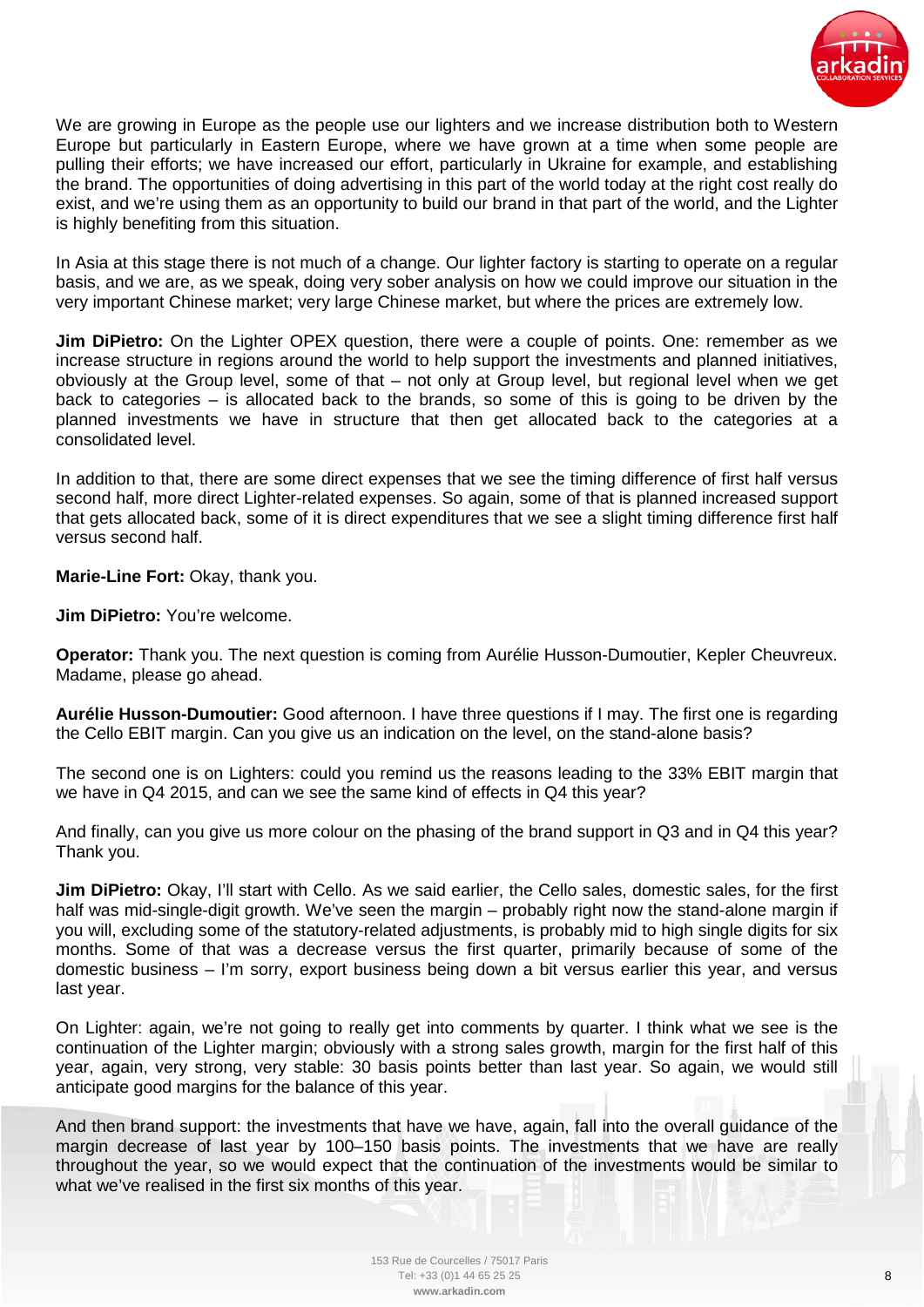

## **Bruno Bich:** Other questions?

**Operator:** The next question is coming from Christophe Chaput, Oddo. Sir, please go ahead.

**Christophe Chaput:** Yes, one quick question please on the Stationery business. So you experienced gain on the operating profit by 40 basis points to 17.5%. Could you remind us, let's say, the different factors that driving margin up? I mean, is it only, if I may, organic growth or also lower brand support? What happened, let's say, on the Q2 for that?

**Jim DiPietro:** The biggest impact in Q2 for Stationery is coming out of cost of production, and a consistent theme to what we spoke about earlier: a lot of that is coming from favourable material and favourable fixed costs absorption. Those are probably the two biggest single items that helped drive the cost of production, and then for the most part that's helping to fund the increase of brand support. So the change versus a year ago is really coming out of cost of production, driven by material cost and absorption.

**Christophe Chaput:** Okay. And just one point if I may: what is your reaction, let's say, regarding the Dollar Shave Club business model? I mean, could you expend, let's say, on internet, on the same more or less business model? What is your strategy on the mid-term regarding that way to retail?

**Bruno Bich:** We're increasing our sales with e-commerce. And at this stage it's a small part of our business, in a smaller part than from other categories. Basically I think because the unit price is low, and therefore people would have to buy a lot of our products to absorb the free shipping cost, which some people enjoy at higher prices.

You know, for example, you're talking about Dollar Shave Club: Dollar Shave Club ships you four blades and six blades at free shipping, but if you buy their twin blade you will pay for the shipping. So we are growing in this area, but we are like many people with an order of pricing, finding the right way to substantially develop it. But I do think longer term it's a very interesting new avenue of distribution.

## **Christophe Chaput:** Okay.

**Operator:** Thank you. The next question – we have a follow-up question, sorry, from Mr Nicolas Langlet, UBS. Please go ahead, sir.

**Nicolas Langlet:** Thank you. I've got three quick ones. The first one is on the Stationery: you used to give us the total sales growth you expected for the back to school in Europe and North America; can you do it again this year?

Second question, on the margin guidance: between the minus 100 and minus 150 basis points today, what is the main factor that would make the margin come at the low end or high end of the full-year quidance?

And lastly on the CAPEX guidance: do you confirm the €180 million of spending for the full year? Thank you.

**Bruno Bich:** Well, on the CAPEX: longer term thinking, yes, we do expect to be around the €180 million, and to have to continue for the next following two years to have increased CAPEX investment. Again, you know, some of those include land and buildings versus just machines. Jim?

**Jim DiPietro:** Yeah, Nicolas, on the margin, the 100–150 basis points, obviously some of that's going to be sales contingent, some of that's going to be project initiative contingent. The brand support is pretty stable. Some of the other investments – as we still bring on some operating expenditures, some of that could be timing. But again, we would see within that range, pretty stable within – the plans we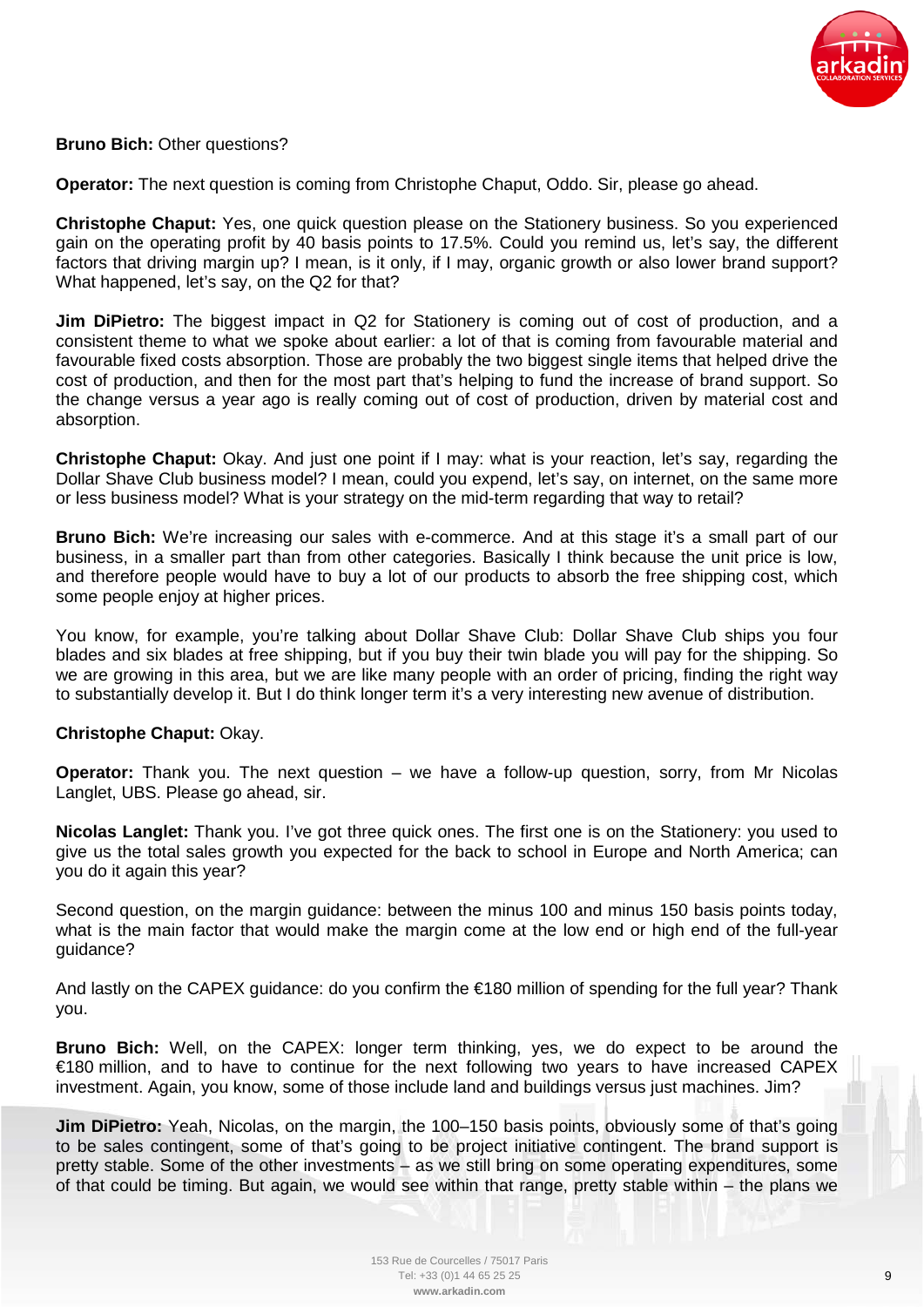

have, brand support again is pretty much, I would say, a secured investment. The operating expenses could be a bit fluctuating depending on the final initiatives and the timing of those initiatives.

## **Nicolas Langlet:** Okay.

**Jim DiPietro:** And then you had a back-to-school Stationery question. I think honestly, that's probably best to address at the end of the third quarter, because then we'll have more visibility to not only sell-in but also the – at least starting visibility of sell-out.

**Nicolas Langlet:** Okay, but was there, in the US or Europe, a phasing impact in Q2?

**Jim DiPietro:** No. I would say this year versus last wasn't significantly different, in this year compared to Q2 of last year. The only thing that we did note is we did see a bit of the phasing in Mexico, where we got delayed, but we're starting to see that in the third quarter being realised. So I think that's truly the biggest shift of timing that we have.

**Nicolas Langlet:** Okay. Okay, and sorry, just one last question on the share buyback: you did quite a lot of share buyback in H1, around €60 million; do you think we should expect more going into H2?

**Jim DiPietro:** We stay consistent to our use of cash policy, and if we have the opportunity we will still stay consistent with the objective of buying back shares.

**Nicolas Langlet:** Okay. Okay, thank you.

**Jim DiPietro:** You're welcome.

**Operator:** Thank you. The next question is coming Steve Levy, Natixis. Please go ahead, sir.

**Steve Levy:** Good afternoon, everyone. A lot has been said already. Just maybe one quick question on Cello and the Indian market: are you catching up the market trend, and what was the market for this semester, if you can elaborate a bit on that? Thank you.

**Bruno Bich:** I would say that domestically, we grew mid-single digits, which is what we estimate to be the growth of the market. We have done a lot of analysis on the market since now we control the company, and getting a much better understanding of where to push. And we also have a much better – I'd say, improved marketing team. It's not much information on the marketplace, so I must say to you that our best guess is that we have increased – we have basically the same market share as a year ago, and we cannot tell you really whether we increased a little bit or lost a little bit. But I would say it's in the same neighbourhood because the information is just not available.

**Steve Levy:** Do you think that you can reach double-digit growth in India?

**Bruno Bich:** On the domestic market?

**Steve Levy:** Yes.

**Bruno Bich.** Well, I think it'll take some time before we can answer that question. There's a lot of work to be done, and we're doing a ton of work in the factories and, as I said, in the sales force, in the marketing team. We're rebuilding those, and that's really coming into place. But the pieces of the puzzle are not all together yet to be able to answer your question. It's a complicated country to operate in, no?

**Steve Levy:** Yeah, okay. Thank you very much.